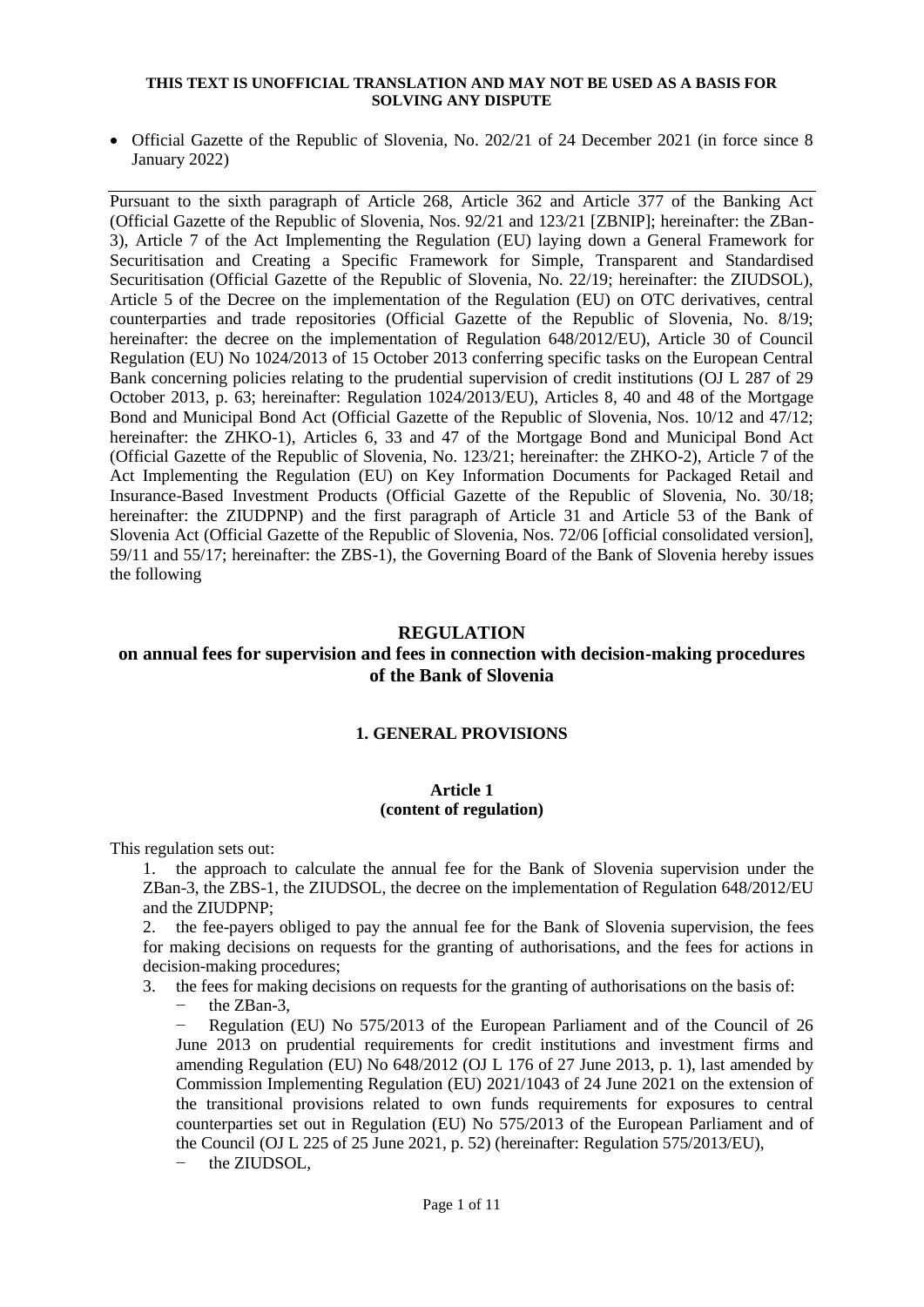- the decree on the implementation of Regulation 648/2012/EU,
- the ZHKO-1.
- − the ZHKO-2, and
- − the ZIUDPNP;

4. the fees for actions undertaken by the Bank of Slovenia when it is responsible for individual actions in the decision-making procedure on matters for which the European Central Bank is responsible pursuant to Regulation 1024/2013/EU;

5. other fees in accordance with the ZBan-3.

### **Article 2 (definition of terms)**

(1) The terms used in this regulation shall have the same meanings as in the legal acts cited in the previous article, and in regulations issued on their basis.

(2) For the purposes of Sections 3 and 4 of this regulation, the term "authorisation" shall also apply to consents, approvals, exemptions and waivers set out in the legal acts referred to in point 3 of the previous article.

(3) The term "parallel procedures to grant an authorisation for a qualifying holding" means procedures in which the same future qualifying holder intends, while obtaining a direct qualifying holding in a credit institution established in a participating Member State, to simultaneously obtain an indirect qualifying holding in one or more credit institutions established in various participating Member States within the Single Supervisory Mechanism, where at least one of the credit institutions is established in the Republic of Slovenia.

# **Article 3**

# **(fee-payer)**

(1) A fee-payer obliged to pay the annual fee for the Bank of Slovenia supervision (hereinafter: annual fee) is any entity over whom the Bank of Slovenia conducts supervision or in whose supervision the Bank of Slovenia participates in accordance with the legal acts referred to in point 1 of Article 1 of this regulation, viz.:

- 1. a bank;
- 2. a savings bank;
- 3. a branch of a third-country bank;
- 4. a branch of a Member State bank;
- 5. an approved financial holding company;
- 6. an approved mixed financial holding company.

(2) When an entity obtains fee-payer status for the payment of the annual fee during a particular calendar year, the number of full months in which it was subject to the Bank of Slovenia supervision shall be taken into account on a *pro rata* basis for the payment of the annual fee.

(3) When a fee-payer loses the status referred to in points 1 to 6 of the first paragraph of this article during a particular calendar year and has a legal successor that itself is a fee-payer for the payment of an annual fee referred to in the first paragraph of this article, the number of full months in which it was subject to the Bank of Slovenia supervision shall be taken into account on a *pro rata* basis in the payment of the annual fee by its legal successor. If the fee-payer has no legal successor, or its legal successor is not a fee-payer for the annual fee referred to in the first paragraph of this article, the proportionate part of the annual fee shall be distributed among all fee-payers set out in the first paragraph of this article, in accordance with the methodology referred to in Article 4 of this regulation.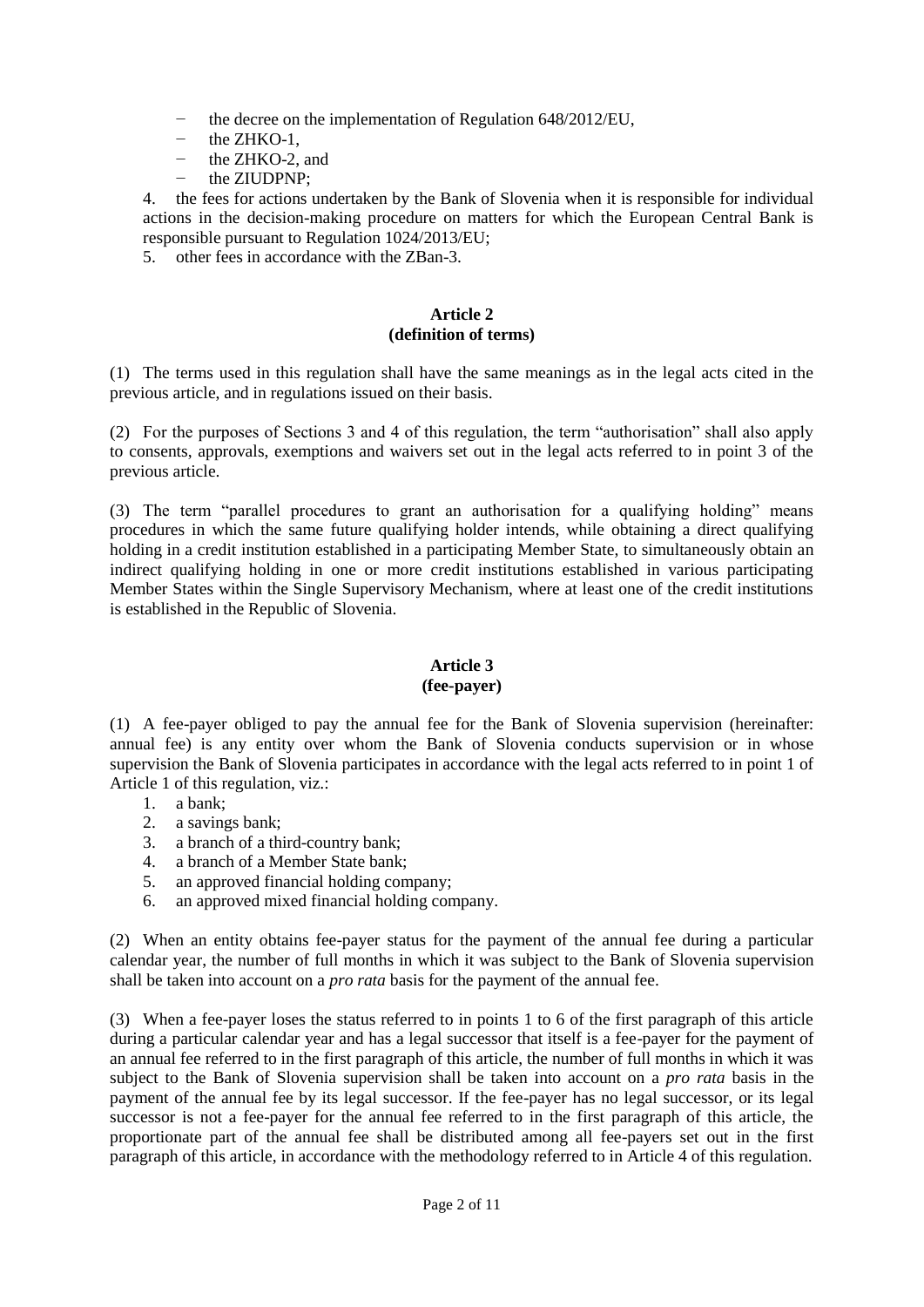(4) The fee-payer obliged to pay the fee is the applicant for the granting of an authorisation in a decision-making procedure by the Bank of Slovenia or, in cases set out in point 4 of Article 1 of this regulation, the applicant for the granting of an authorisation in a decision-making procedure by the European Central Bank.

# **2. ANNUAL FEE**

# **Article 4 (calculation of annual fee)**

(1) The total annual fee for a calendar year is equal to the Bank of Slovenia's actual costs of supervision during the year, minus revenues from fees charged in connection with procedures for granting authorisations and the Bank of Slovenia supervisory procedures under the ZBan-3.

(2) The Bank of Slovenia's actual costs of supervision for an individual calendar year referred to in the previous paragraph shall include:

1. costs of the Bank of Slovenia organisational units that relate directly to the supervision of fee-payers set out in the first paragraph of the previous article (direct costs);

2. a portion of the costs of the other Bank of Slovenia organisational units that provide administrative services and support to the organisational units referred to in the previous point (indirect costs).

(3) The amount of the annual fee referred to in the first paragraph of this article for an individual calendar year shall be determined for each fee-payer set out in the first paragraph of the previous article on the basis of the methodology set out in the appendix to this regulation.

# **Article 5 (notice to fee-payer)**

(1) The amount of the annual fee shall be determined for a fee-payer by means of an invoice issued by the Bank of Slovenia by 31 March of the current year for the previous calendar year.

(2) The invoice referred to in the previous paragraph shall contain the following:

1. the amount of the actual costs of supervision referred to in the second paragraph of the previous article;

2. the amount of the total annual fee for the individual calendar year referred to in the first paragraph of the previous article;

3. the amount of the annual fee that must be paid by the fee-payer, itemised into fixed and variable portions.

# **3. FEES FOR MAKING DECISIONS ON REQUESTS FOR GRANTING OF AUTHORISATIONS**

# **Article 6 (amount and calculation)**

(1) The amount of the fees for making decisions on requests for the granting of authorisations shall be determined in terms of points.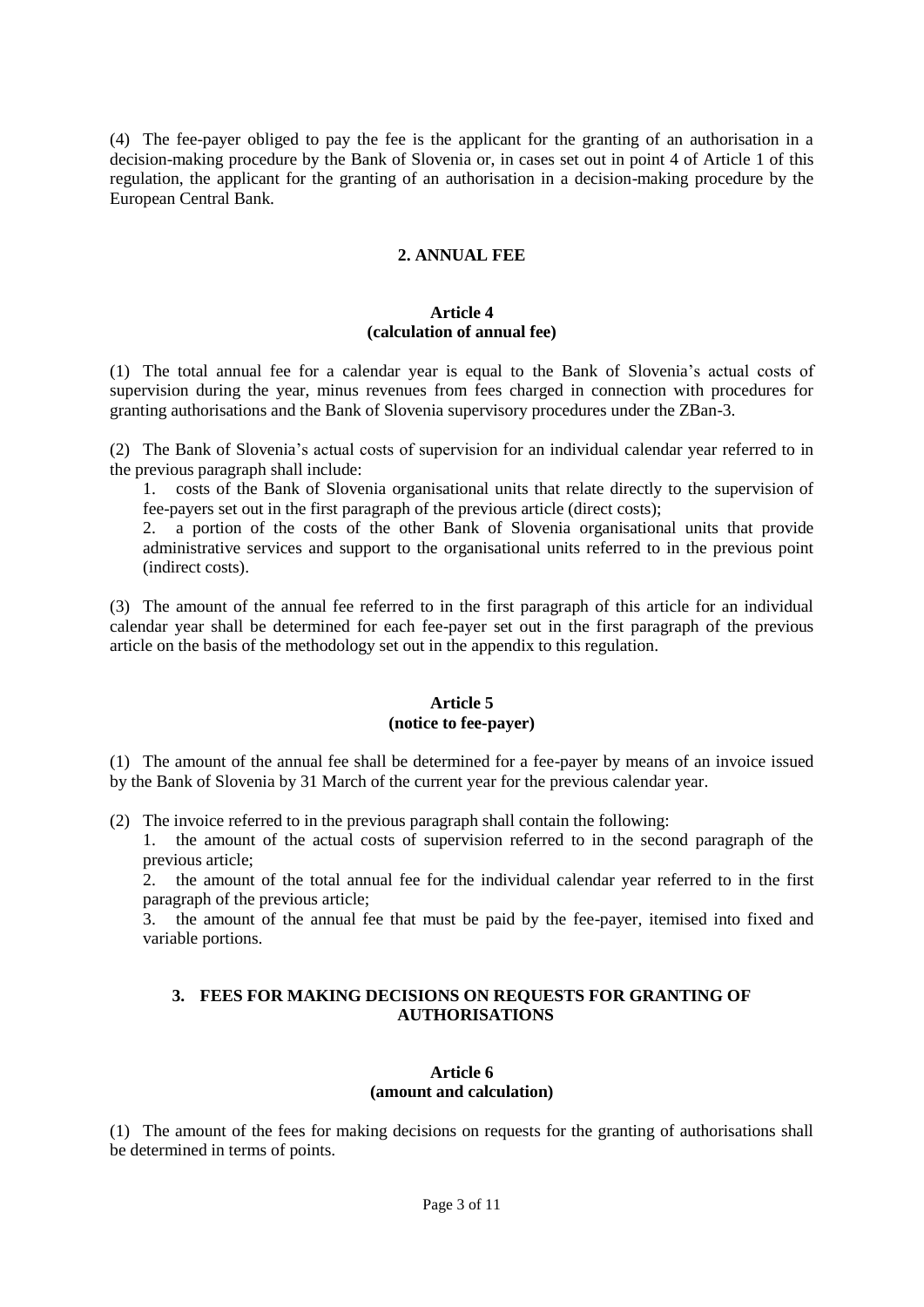(2) The value of a point pursuant to this regulation is EUR 3.

(3) The amount of the fee for making a decision on a request for the granting of an authorisation shall be calculated as the multiple of the number of points for the particular request and the value of a point on the day that the obligation to pay the fee arises.

(4) The obligation to pay the fee shall be deemed to have arisen on the day that the request is lodged.

# **Article 7**

# **(authorisations in connection with performance of various functions)**

The fees for the granting of an authorisation in connection with the performance of various functions are as follows:

1. 200 points for an authorisation to hold an additional non-executive directorship under Article 38 of the ZBan-3;

2. 1,600 points for an authorisation to perform the function of a member of the management board of a bank or savings bank (hereinafter: bank) under Article 41 of the ZBan-3;

3. 200 points for an authorisation to combine the functions of the risk committee and the audit committee under Article 51 of the ZBan-3;

4. 1,600 points for an authorisation to perform the function of a member of the supervisory board of a bank under Article 56 of the ZBan-3;

5. 1,600 points for an authorisation to perform the function of a liquidator of a bank under Article 96 of the ZBan-3;

6. 1,600 points for an authorisation to perform the function of the senior management of a branch of a third-country bank under Article 138 of the ZBan-3.

# **Article 8**

# **(approval and exemption from approval of financial holding company or mixed financial holding company)**

(1) The fee for approval or exemption from approval of a parent financial holding company or parent mixed financial holding company for whose supervision the Bank of Slovenia is responsible on a consolidated basis under Articles 83 and 86 of the ZBan-3 is 2,400 points.

(2) When the approval process pursuant to the previous paragraph takes place concurrently with the assessment of the suitability of the qualifying holder on the basis of Article 73 of the ZBan-3, the fee for the granting of approval of a parent financial holding company or parent mixed financial holding company for whose supervision the Bank of Slovenia is responsible on a consolidated basis under Article 83 of the ZBan-3 is 1,800 points.

(3) The fee for individual actions in the process of approval or exemption from approval of a parent financial holding company or parent mixed financial holding company of a significant supervised entity as defined by Regulation 1024/2013/EU established in the Republic of Slovenia for whose supervision the European Central Bank is responsible on a consolidated basis in accordance with Regulation 1024/2013/EU is 1,000 points.

# **Article 9 (authorisations in connection with status position)**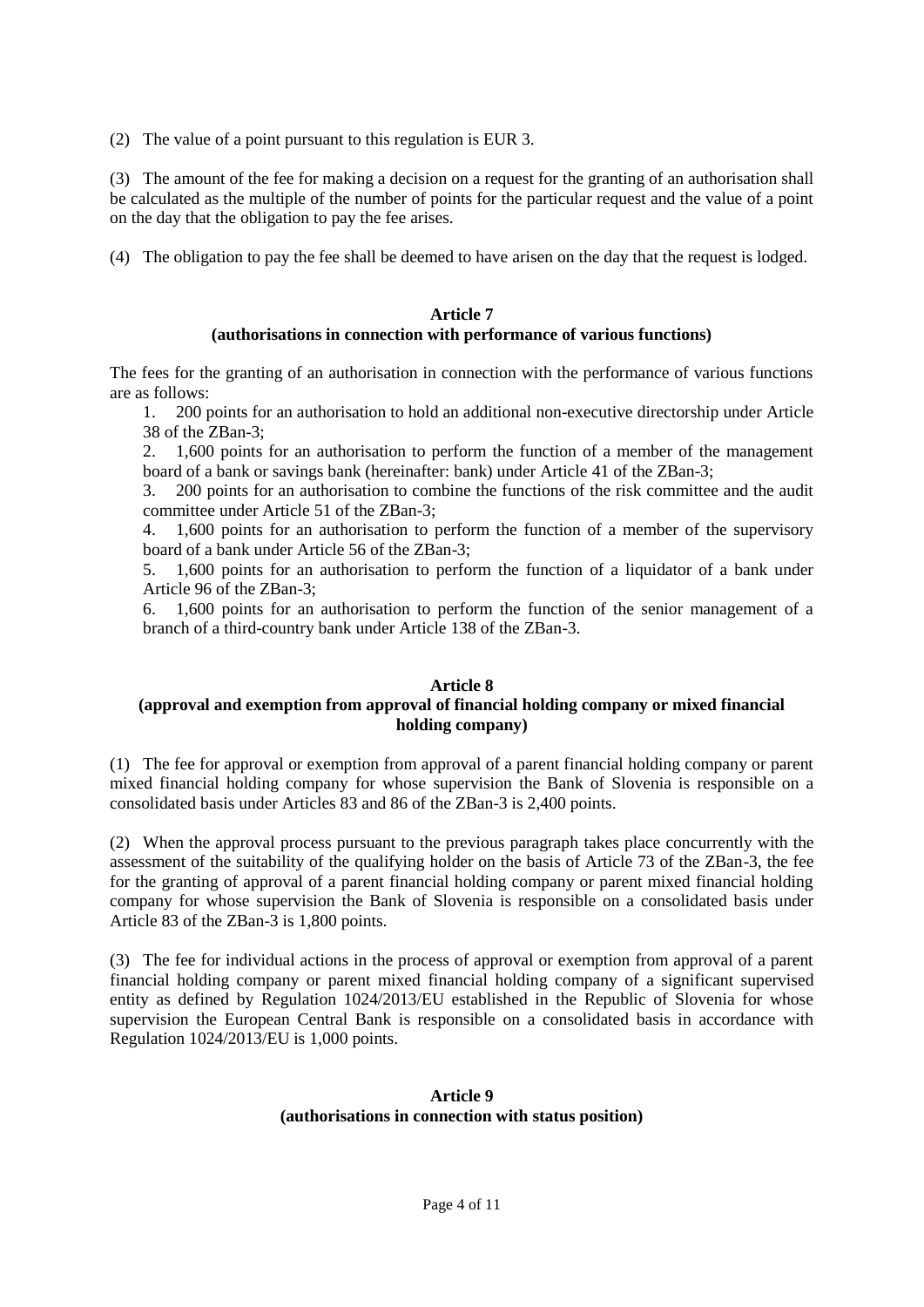The fee for granting an authorisation for a merger or demerger under Article 121 of the ZBan-3 is 2,400 points.

# **Article 10**

# **(authorisations in connection with cross-border provision of services and representation)**

(1) The fees for the granting of an authorisation in connection with the cross-border provision of services and representation are as follows:

1. 1,600 points for an authorisation to establish a bank branch in a third country under Article 131 of the ZBan-3;

2. 2,400 points for an authorisation to establish a branch of a third-country bank in the Republic of Slovenia under the first paragraph of Article 137 of the ZBan-3;

3. 800 points for an authorisation to provide an individual additional service that is not cited in the previously granted authorisation to establish a branch of a third-country bank in the Republic of Slovenia under the ninth paragraph of Article 137 of the ZBan-3;

4. 400 points for an authorisation to establish a representative office of a third-country bank under Article 141 of the ZBan-3.

(2) The fee in connection with the notification of the intention to establish a branch of a bank in another Member State and the request to forward the notification to the competent authority of the Member State in which the bank intends to establish a branch under Article 126 of the ZBan-3 is 500 points.

# **Article 11**

# **(authorisation in connection with establishment of two intermediate EU parent undertakings)**

(1) The fee for granting an authorisation in connection with the establishment of an additional intermediate EU parent undertaking under Article 142 of the ZBan-3 is 800 points.

(2) The fee for granting an authorisation in the case of a group for whose supervision on a consolidated basis the European Central Bank is responsible in accordance with Regulation 1024/2013/EU and that includes a significant supervised entity established in the Republic of Slovenia is 200 points.

# **Article 12 (authorisation in connection with capital instruments)**

(1) The fee for granting an authorisation in connection with the inclusion of a Common Equity Tier 1 capital instrument referred to in the first subparagraph of Article 26 of Regulation 575/2013/EU is 500 points.

(2) The fee for granting an authorisation in connection with the inclusion of capital instruments referred to in Articles 52 and 63 of Regulation 575/2013/EU in the calculation of own funds under Article 149 of the ZBan-3 is 500 points.

(3) The fee for processing an official notification for subsequent issuances of forms of Common Equity Tier 1 instruments under the second subparagraph of Article 26(3) of Regulation 575/2013/EU is 250 points.

# **Article 13**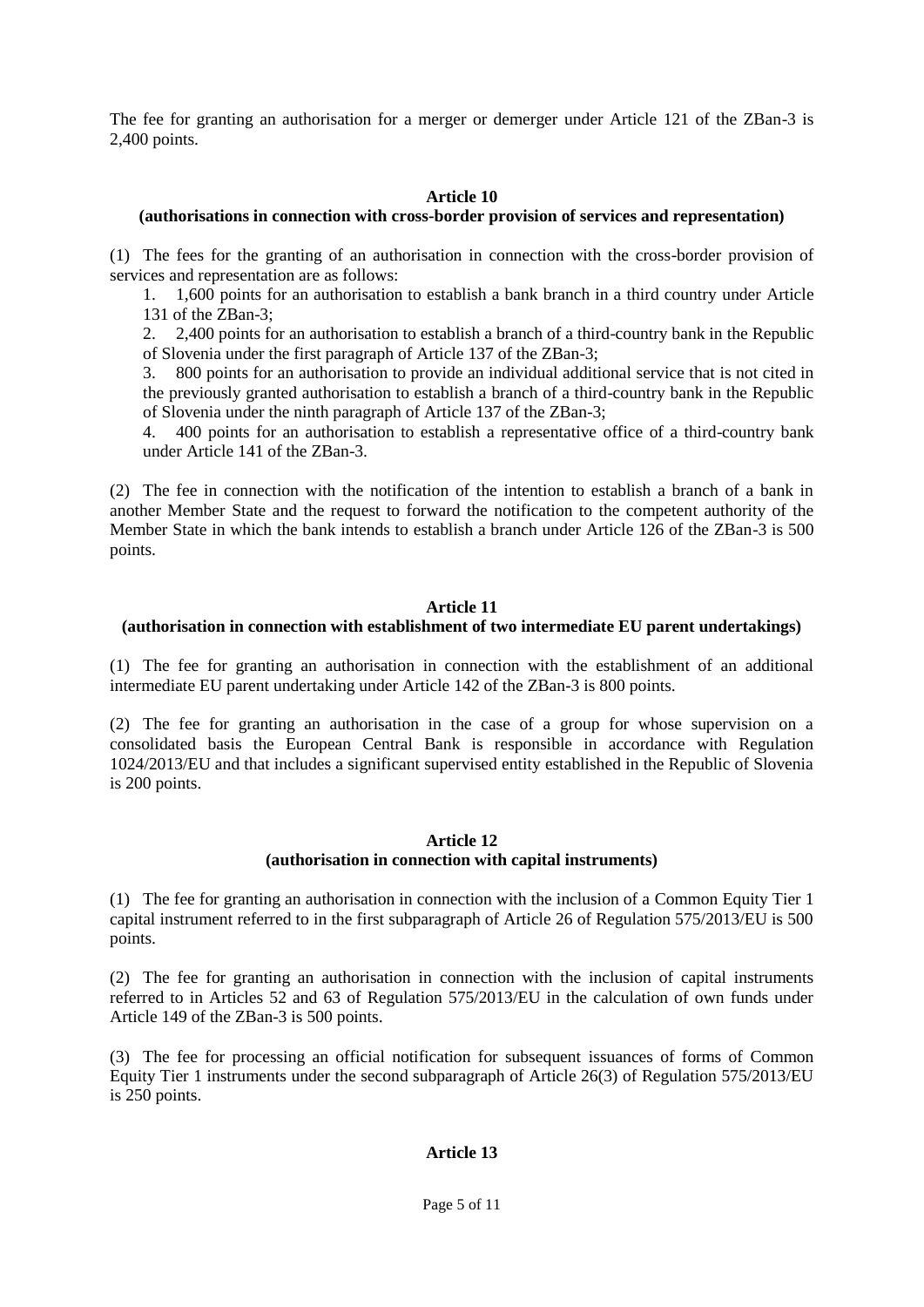#### **(authorisation for qualifying holding)**

The fee for granting an authorisation for a qualifying holding in a financial institution established in the Republic of Slovenia or another Member State under Article 223 of the ZBan-3 is 2,400 points.

#### **Article 14**

#### **(authorisation for savings bank to execute foreign exchange transactions)**

The fee for granting an authorisation for a savings bank to execute foreign exchange transactions under Article 348 of the ZBan-3 is 800 points.

#### **Article 15 (objection to order)**

The fee for an objection to an order in accordance with subsection 13.3.2 of the ZBan-3 is 400 points.

#### **Article 16 (authorisation to use internal approaches and simplified standardised methodology)**

(1) The fee for granting an authorisation to use internal approaches under Regulation 575/2013/EU as defined in point 18 of the first paragraph of Article 7 of the ZBan-3 is 2,400 points.

(2) The fee for granting an authorisation to a small and non-complex bank to use a simplified calculation of the net stable funding ratio under Article 428ai of Regulation 575/2013/EU is 500 points.

#### **Article 17**

#### **(authorisation under law governing mortgage and municipal bonds)**

The fees for granting an authorisation in connection with individual requirements under the ZHKO-2 are as follows:

1. 800 points for an authorisation for a mortgage bond programme or municipal bond programme under Article 6 of the ZHKO-2;

2. 200 points for an authorisation for the subsequent inclusion of mortgage bonds and municipal bonds in the issuance of mortgage bonds and municipal bonds within the group under the third paragraph of Article 25 of ZHKO-2;

3. 400 points for an authorisation to execute the transactions of a trustee or internal trustee of cover assets under Article 33 of the ZHKO-2;

4. 400 points for an authorisation to execute the transactions of a deputy trustee of cover assets under Article 33 in connection with Article 32 of the ZHKO-2;

5. 200 points for an authorisation to transfer cover assets to another issuer under Article 47 of the ZHKO-2.

# **Article 18**

#### **(authorisations under decree on implementation of Regulation 648/2012/EU)**

The fee for the official notification of a counterparty with regard to the use of an exemption in intragroup transactions under Articles 4, 9 or 11 of Regulation 648/2012/EU is 500 points.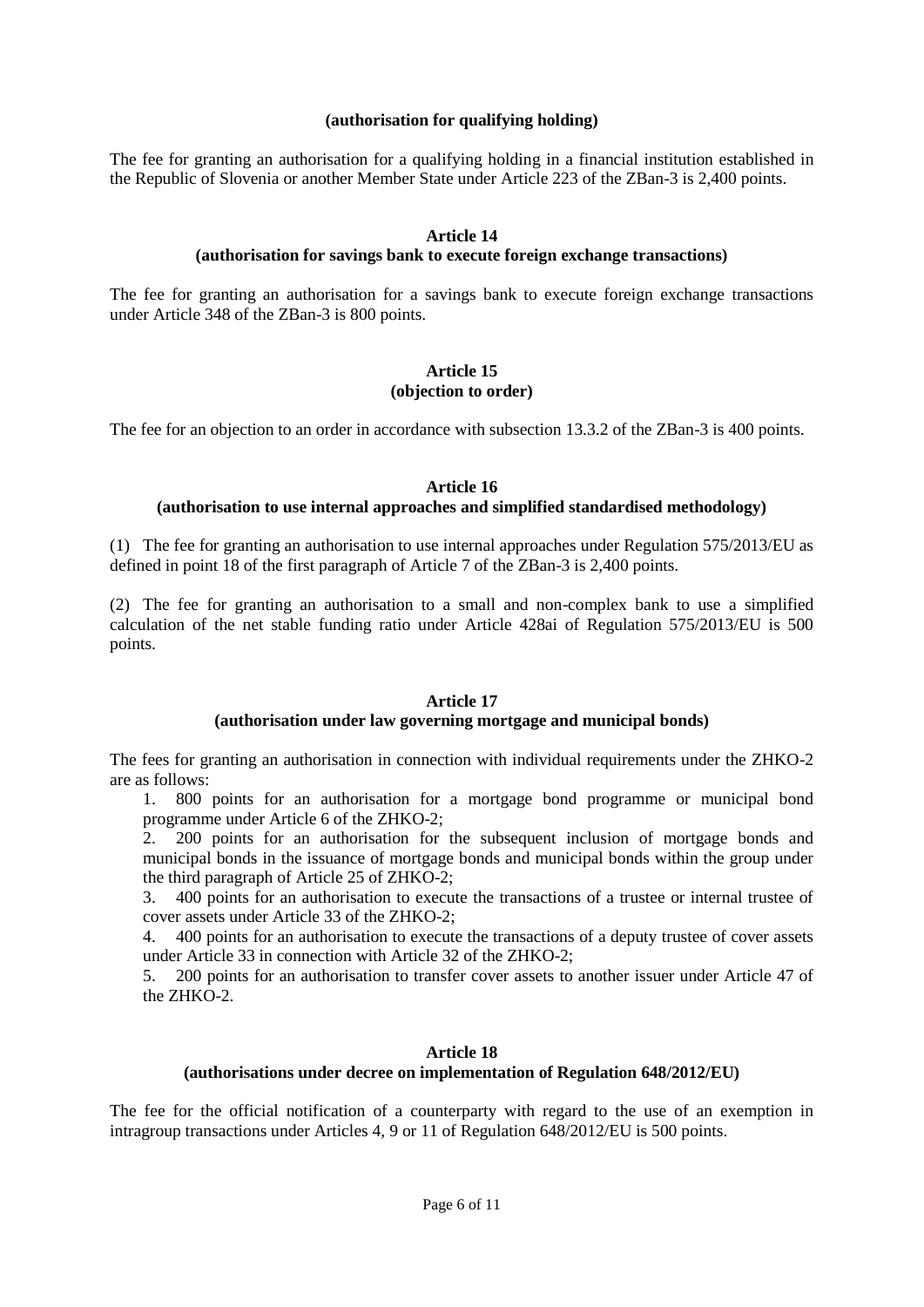#### **Article 19 (authorisations under ZIUDPNP)**

The fee for approval of the key information document for a packaged retail and insurance-based investment product under Article 7 of Regulation (EU) No 1286/2014 of the European Parliament and of the Council of 26 November 2014 on key information documents for packaged retail and insurancebased investment products (PRIIPs) (OJ L 354 of 23 December 2016, p. 35), last amended by Regulation (EU) 2019/1156 of the European Parliament and of the Council of 20 June 2019 on facilitating cross-border distribution of collective investment undertakings and amending Regulations (EU) No 345/2013, (EU) No 346/2013 and (EU) No 1286/2014 (OJ L 188 of 12 July 2019, p. 55) is 500 points.

# **Article 20 (***ex officio* **authorisations)**

The fee for deciding on the granting of an authorisation granted *ex officio* by the Bank of Slovenia is 500 points.

# **Article 21**

# **(other authorisations under ZBan-3 and EU regulations)**

The fee for granting an individual authorisation under the ZBan-3 and EU regulations referred to in Article 1 of this regulation for which the fee is not defined in the previous articles of this regulation is 500 points.

# **4. FEES FOR ACTIONS IN DECISION-MAKING PROCEDURE**

#### **Article 22 (general)**

(1) The fees for individual actions of the Bank of Slovenia in the decision-making procedure with regard to matters for which pursuant to Regulation 1024/2013/EU the European Central Bank is responsible in connection with significant supervised entities in the euro area, as defined by Regulation 1024/2013/EU, where the decisions are made within the framework of common procedures as defined in Part V of Regulation (EU) No 468/2014 of the European Central Bank of 16 April 2014 establishing a framework for cooperation within the Single Supervisory Mechanism between the European Central Bank and national competent authorities and with national designated authorities (SSM Framework Regulation) (OJ L 141 of 14 May 2015, p. 1; hereinafter: Regulation 468/2014/EU), are set out in Articles 23 and 24 of this regulation.

(2) The fees for other individual actions of the Bank of Slovenia in the decision-making procedure on matters relating to significant supervised entities as defined by Regulation 1024/2013/EU and for which the European Central Bank is responsible pursuant to the aforementioned regulation, where the Bank of Slovenia provides assistance in preparation and verification in accordance with Part VI of Regulation 468/2014/EU, shall be determined in the same amount as the fees for the granting of individual authorisations as defined in this regulation, unless stipulated otherwise for a particular authorisation under this regulation.

# **Article 23**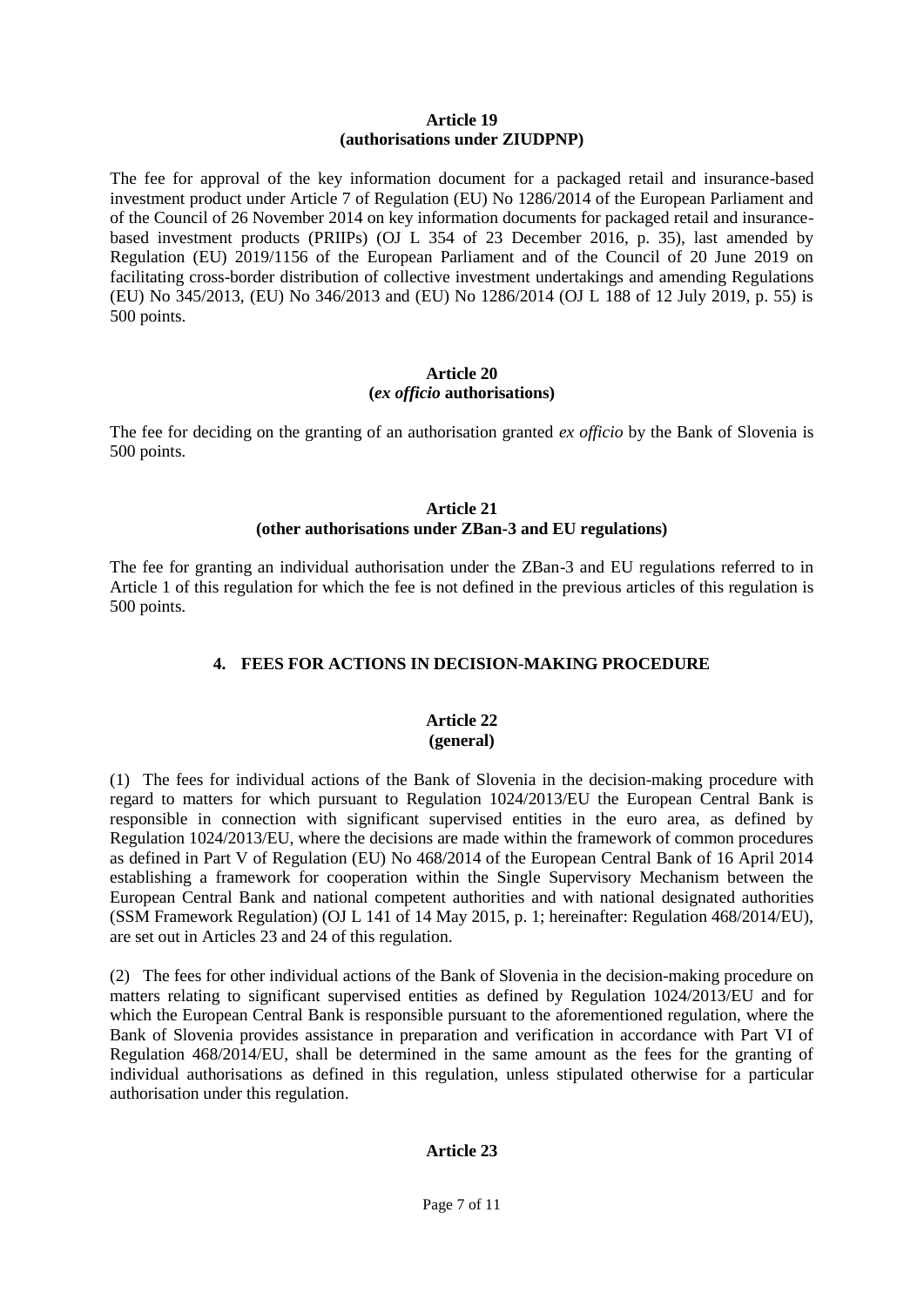### **(authorisations in connection with provision of services)**

The fees for granting an authorisation in connection with the provision of individual services under the ZBan-3 are as follows:

1. 3,200 points for an authorisation to provide banking services under Article 31 in connection with Article 113 of the ZBan-3:

2. 800 points for an authorisation to provide individual financial services under Article 31 in connection with Article 119 of the ZBan-3;

3. 800 points for an authorisation to provide ancillary financial services under Article 31 in connection with Article 119 of the ZBan-3;

4. 500 points for an authorisation to provide services within the framework of liquidation proceedings at a bank under Article 98 of the ZBan-3;

5. 500 points for the reacquisition of an authorisation to provide banking, financial and ancillary financial services under Article 100 of the ZBan-3.

#### **Article 24**

# **(authorisations in connection with qualifying holdings)**

(1) The fee for the granting of an authorisation in connection with qualifying holdings in a bank is 2,400 points, and relates to the following authorisations:

1. an authorisation to acquire qualifying holding under the first paragraph of Article 67 of the ZBan-3;

2. an authorisation to acquire qualifying holding on the basis of an agreement to act in concert under the second paragraph of Article 67 of the ZBan-3;

3. an authorisation to acquire qualifying holding on the basis of a qualifying shareholders' agreement under the third paragraph of Article 67 of the ZBan-3;

4. an authorisation for parties to a qualifying shareholders' agreement for any further acquisition of shares based on which they would exceed the range to which a previously granted authorisation to acquire a qualifying holding applies under the fourth paragraph of Article 67 of the ZBan-3;

5. an authorisation for a new party to a qualifying shareholders' agreement under the fifth paragraph of Article 67 of the ZBan-3;

6. an authorisation to acquire a qualifying holding under Article 68 of the ZBan-3;

7. a qualifying holder's authorisation for any further acquisition of shares based on which they would exceed the range to which a previously granted authorisation to acquire a qualifying holding applies under the second paragraph of Article 77 of the ZBan-3;

8. an authorisation of joint qualifying holders for any further acquisition of shares based on which their joint holding would exceed the range to which a previously granted authorisation to acquire a qualifying holding applies under the third paragraph of Article 77 of the ZBan-3.

(2) The fees for granting an authorisation in connection with qualifying holdings in a bank under the previous paragraph shall apply to the direct future qualifying holder. When the request for the granting of an authorisation to acquire a qualifying holding also includes indirect future qualifying holders, the fee shall be increased by 400 points for each indirect future qualifying holder, up to a maximum of 5,600 points (for the direct and indirect future qualifying holders in total).

(3) The fee for granting an authorisation in connection with qualifying holdings in a bank under the first paragraph of this article that includes an indirect qualifying holder alone is 2,400 points. When the request for the granting of an authorisation to acquire a qualifying holding also includes additional indirect future qualifying holders, the fee shall be increased by 400 points for each indirect future qualifying holder, up to a maximum of 5,600 points (for the indirect future qualifying holders in total).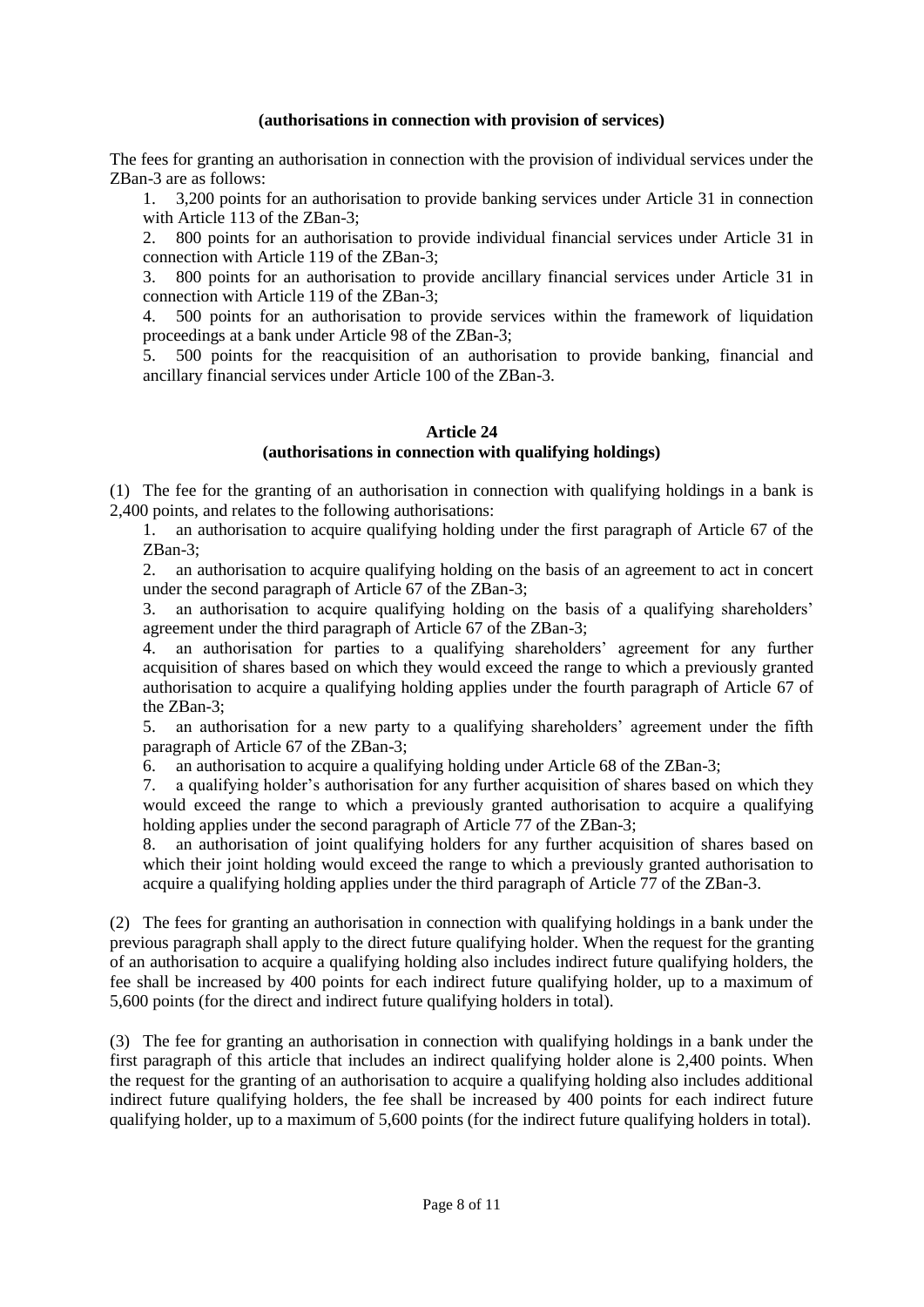(4) In the event of the withdrawal of a request for the granting of an authorisation to obtain a qualifying holding on account of the need to conduct parallel procedures to grant an authorisation for a qualifying holding in other participating Member States within the Single Supervisory Mechanism, the repeat payment of the fee for making a decision on the repeat request for the granting of an authorisation to obtain the qualifying holding in question shall be waived for the fee-payer.

# **5. TRANSITIONAL AND FINAL PROVISIONS**

# **Article 25 (repeal of previous regulation)**

On the day that this regulation enters into force, the Regulation on annual fees for supervision and administrative fees in connection with decision-making procedures of the Bank of Slovenia (Official Gazette of the Republic of Slovenia, Nos. 47/15, 72/17, 173/20, 92/21 [ZBan-3] and 159/21) shall cease to be in force.

# **Article 26 (entry into force)**

(1) This regulation shall enter into force on the fifteenth day after its publication in the Official Gazette of the Republic of Slovenia.

(2) For the purposes of the annual fee under Section 2 of this regulation, this regulation shall be applied for the first time in 2022 for the 2021 calendar year.

(3) The provisions of Article 17 of this regulation shall begin to be applied as of the beginning of the application of the ZHKO-2. Prior to its application, the fees for granting an authorisation in connection with individual requirements under the ZHKO-1 are as follows:

1. 3,200 points for an authorisation to issue mortgage and municipal bonds under Article 8 of the ZHKO-1;

2. 400 points for an authorisation to execute the transactions of a trustee of the cover register under Article 40 of the ZHKO-1;

3. 400 points for an authorisation to execute the transactions of a deputy trustee of the cover register under Article 40 in connection with Article 39 of the ZHKO-1;

4. 200 points for an authorisation to transfer cover assets to another issuer under Article 48 of the ZHKO-1.

(4) This regulation shall not apply to procedures for granting authorisations under Sections 3 and 4 of this regulation that were begun before the entry into force of this regulation, provided that when the request was submitted the obligation to pay a fee for the granting of the authorisation was set out in the Regulation on annual fees for supervision and administrative fees in connection with decisionmaking procedures of the Bank of Slovenia (Official Gazette of the Republic of Slovenia, Nos. 47/15,  $72/17$ ,  $173/20$ ,  $92/21$  [ZBan-3] and  $159/21$ ) or the obligation to pay a fee for the granting of the authorisation did not exist.

Ljubljana, 21 December 2021

**Boštjan Vasle**  President, Governing Board of the Bank of Slovenia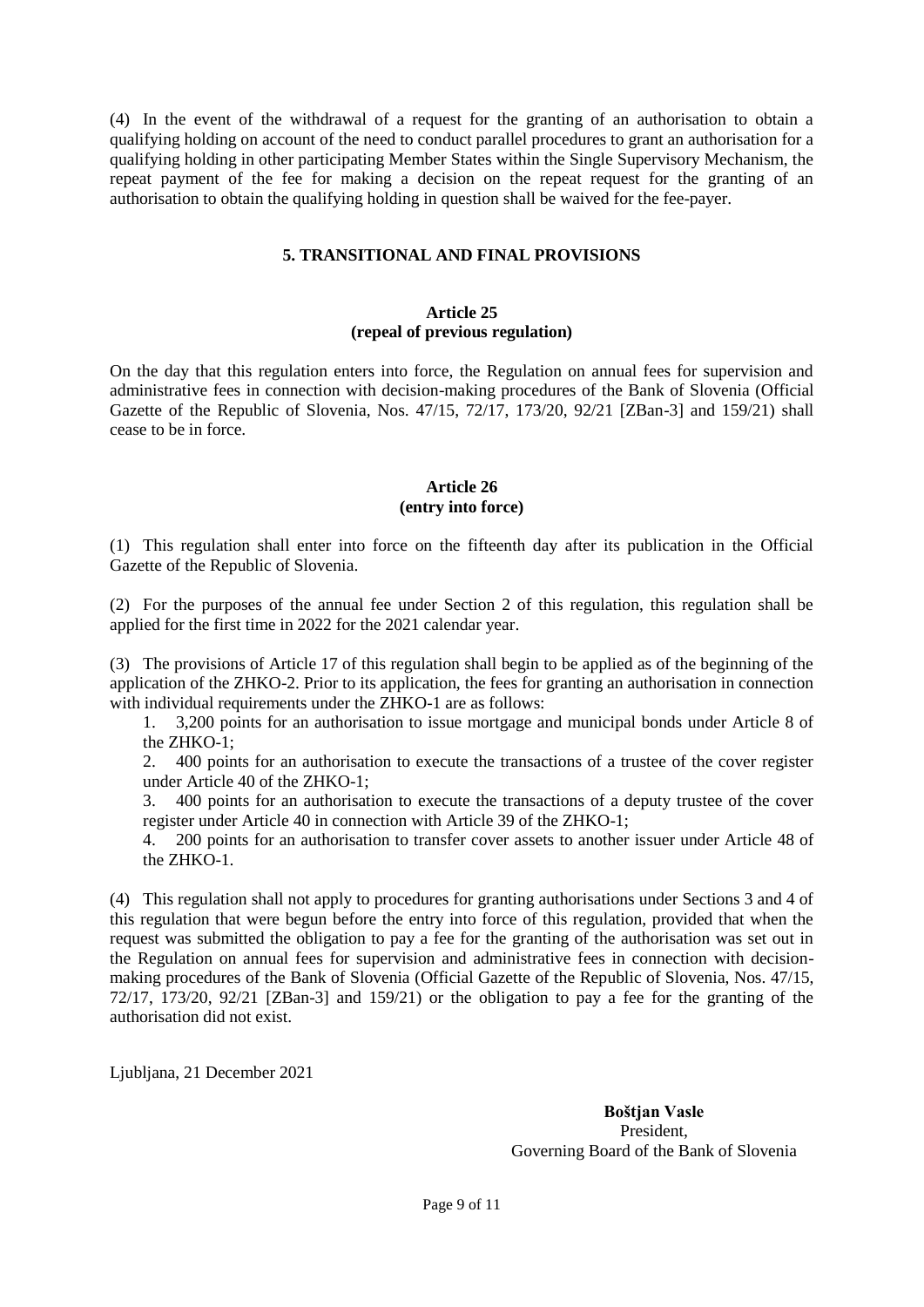Appendix

# **Methodology for calculation of annual fee for supervision**

# **General**

1. The basis for determining the annual fee for supervision of an individual fee-payer is the total annual fee for the individual calendar year, as defined in the first paragraph of Article 4 of this regulation.

2. The annual fee for supervision of an individual fee-payer is calculated as the sum of the fixed and variable portions of the total annual fee, having regard for the second and third paragraphs of Article 3 of this regulation.

3. The calculation of the fixed and variable portions of the total annual fee is determined for a feepayer on an individual basis as at the final day of the calendar year to which the annual fee for supervision relates.

# **Fixed portion of total annual fee**

4. The fixed portion of the total annual fee amounts to 10 % of the amount referred to in point 1 of this appendix, having regard for points 5 to 7 of this appendix.

5. The amount of the fixed portion of the annual fee for supervision of a fee-payer referred to in point 4 of the first paragraph of Article 3 of this regulation is EUR 25,000.

6. The amount of the fixed portion of the annual fee for supervision of a fee-payer referred to in points 5 and 6 of the first paragraph of Article 3 of this regulation is EUR 5,000.

7. The amount of the fixed portion of the total annual fee referred to in point 4 of this appendix is reduced by the amount of the annual fee for supervision of fee-payers under points 5 and 6 of the appendix, and is equally distributed among fee-payers referred to in points 1, 2 and 3 of the first paragraph of Article 3 of this regulation; however, the amount of the fixed portion of the annual fee for small and non-complex banks is halved.

8. The difference between the amount of the fixed portion of the total annual fee referred to in point 4 of this appendix and the sum of the amounts under points 5, 6 and 7 of this appendix is transferred to the variable portion of the total annual fee.

# **Variable portion of total annual fee**

9. The variable portion of the total annual fee consists of the sum of the difference between the amount of the total annual fee referred to in point 1 of this appendix and the amount of the fixed portion of the total annual fee referred to in point 4 of this appendix, and the transferred fixed portion of the total annual fee referred to in point 8 of this appendix.

10. The amount of the variable portion of the annual fee for supervision of a fee-payer referred to in points 4, 5 and 6 of the first paragraph of Article 3 of this regulation is zero.

11. The amount of the variable portion of the total annual fee referred to in point 9 of this appendix, having regard for point 10 of this appendix, is distributed among fee-payers referred to in points 1, 2